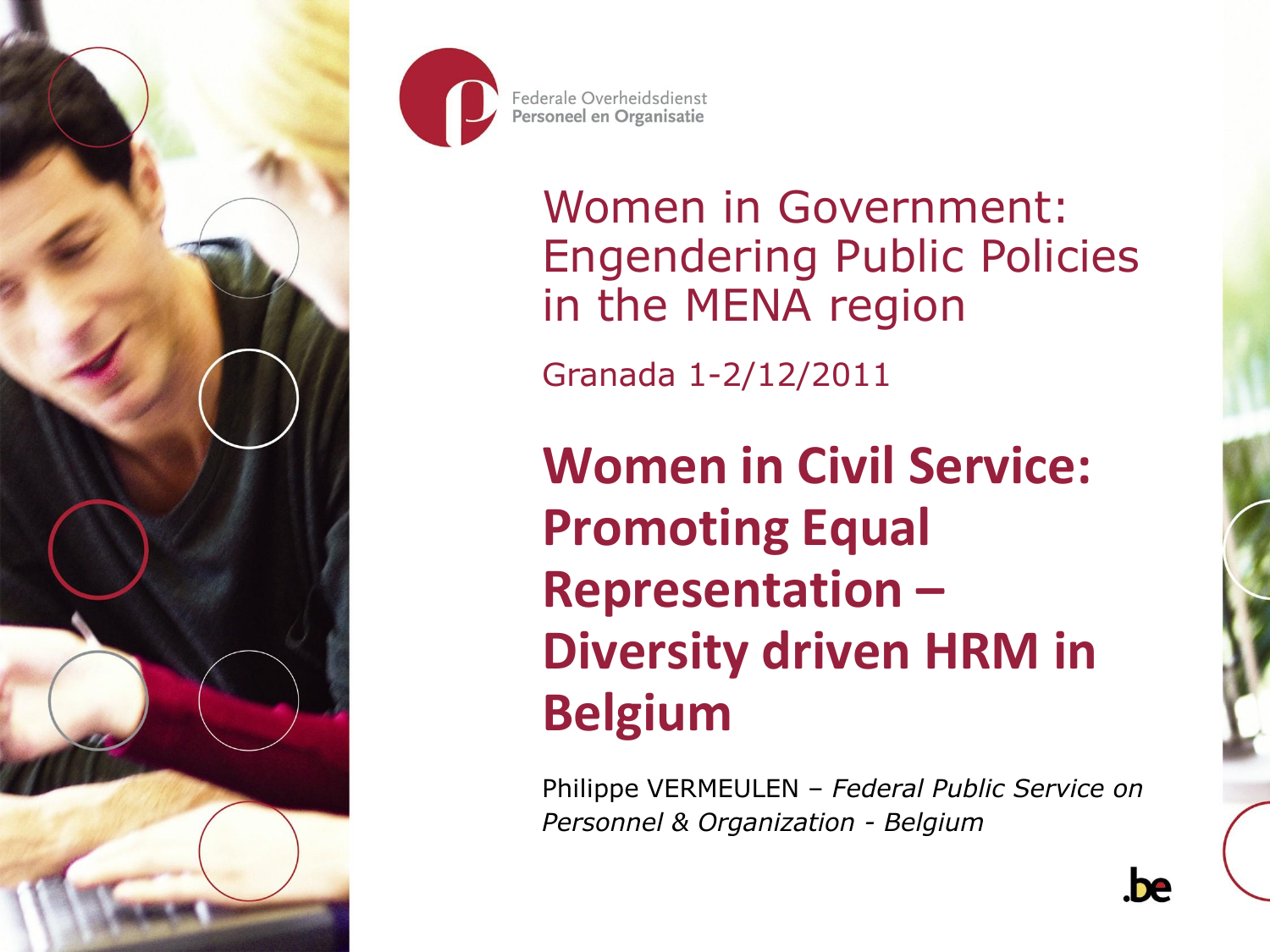

### Rationale

- Public administration: mirror of society & a role model
- HR= people with the best competencies to perform public service delivery to internal & external clients/citizens efficiently & effectively without discrimination in regard to gender, ethnic origin, sexual orientation, age, creed,...

 $\Rightarrow$ Diversity =

- legitimate, normal, essential & necessary
- > gender issues
- Global issue, concerns and affects the entire administration



- Integrated HR-approach:
	- promoting equal opportunities
	- Increasing diversity
	- Employing diversity
	- Guard neutrality of HR-processes
	- Guarantee non-discrimination
	- Diversity = part of every HR-process

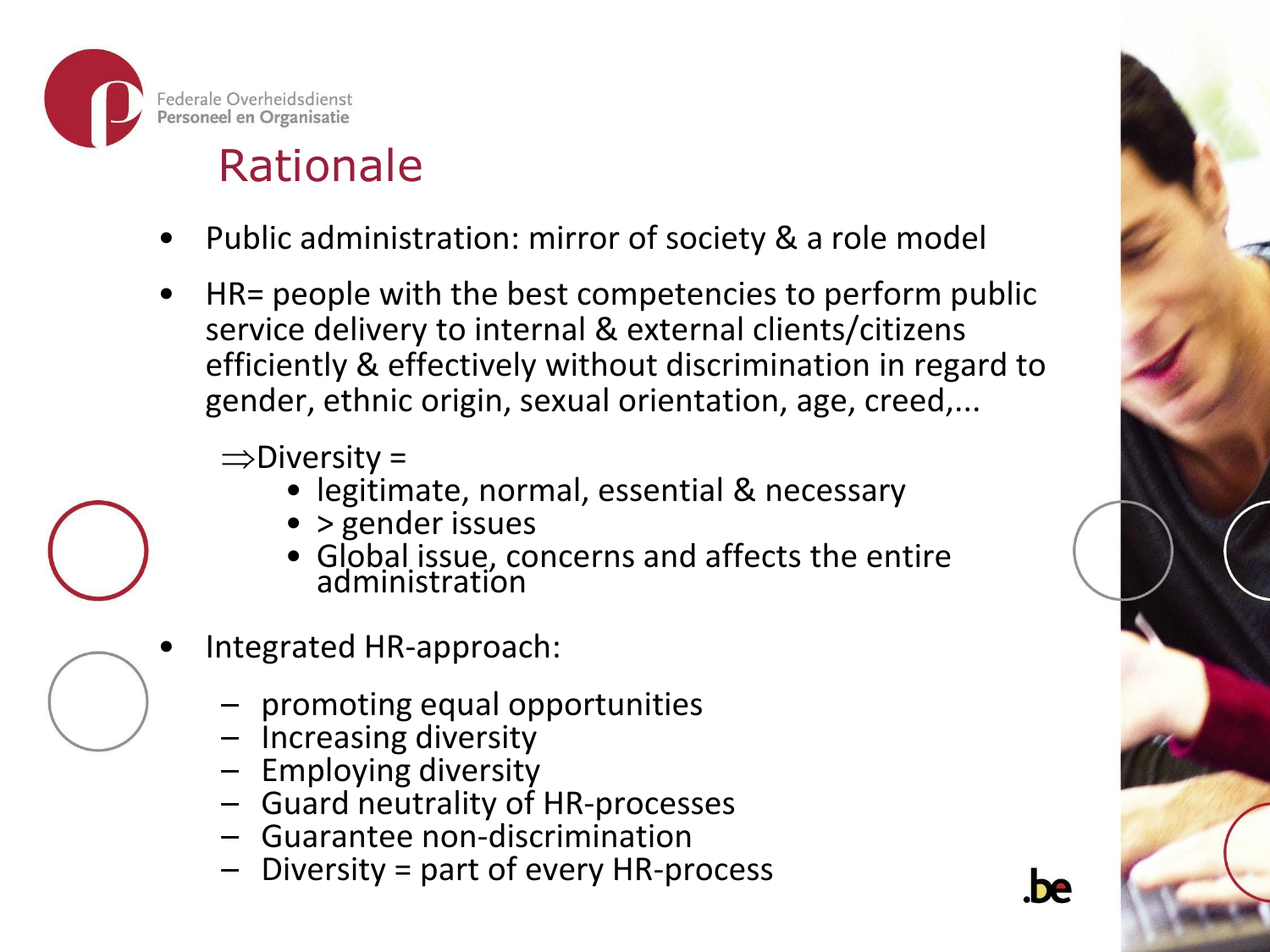

#### Tools

- Diversity Charter
- Diversity Unit within the FPS P&O and within SELOR (recruitment & selection)
- Formal: Network of Diversity Officers (each FPS)
- Informal: FELINK
- Methodological guide: a methodology broken down into 6 successive stages & a number of steps in which actions & tools are developed to execute the diversity policy
- Action plan 2011-2014: 30 priority actions on 5 pillars:
	- Awareness & diversity in general
	- Recruitment & selection
	- Intake & integration
	- Training & development
	- Mentoring & coaching

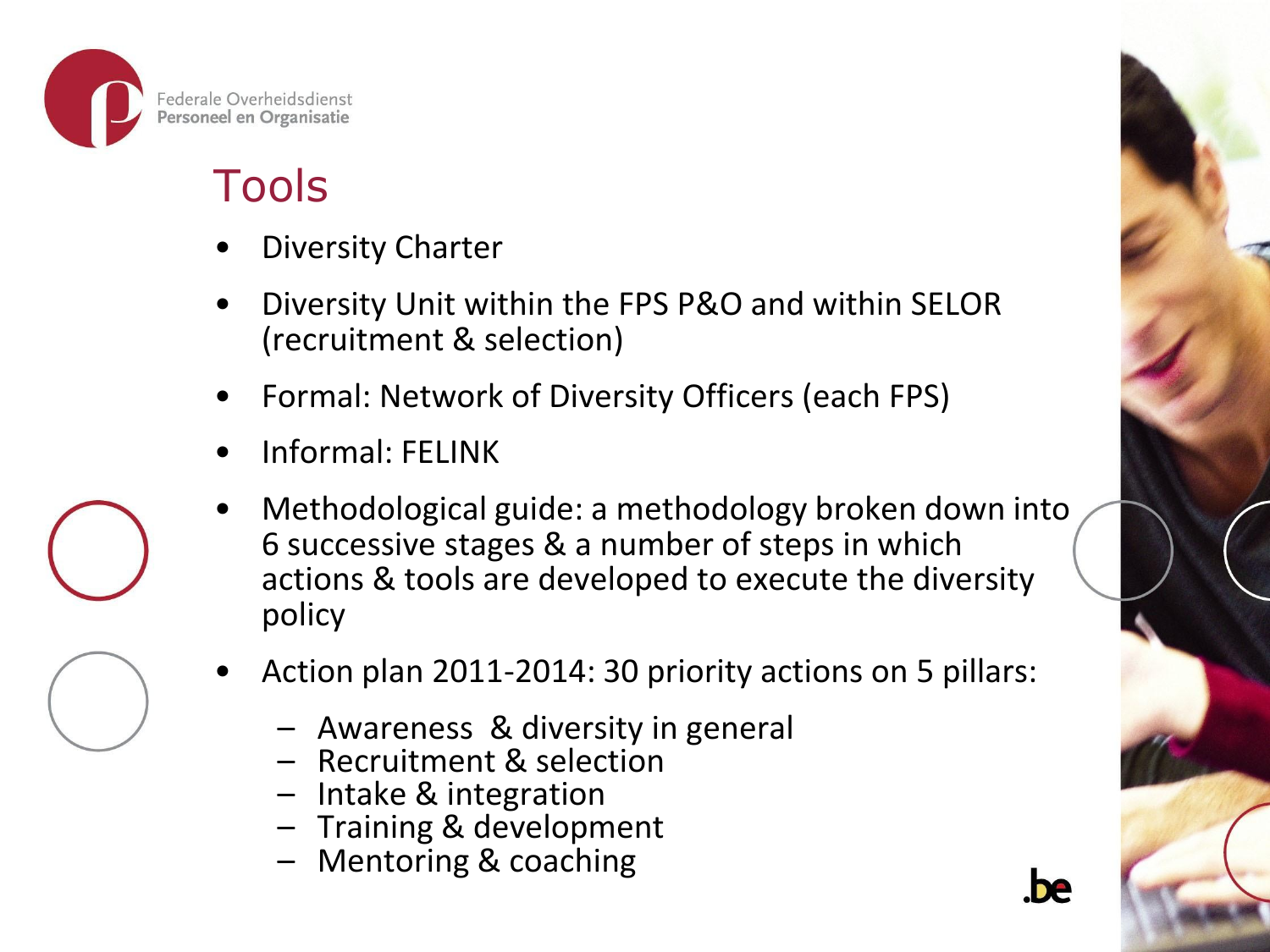

### Action plan 2011 - 2014

- Stimulate the integration of diversity goals in the management agreements /plans
- Manage the network of diversity officers
- Support the implementations of the goals of the Diversity Charter
- Organize information sessions on the antidiscrimination laws
- Organize activities on diversity for the managers
- Support the implementation of gender mainstreaming in collaboration with the Institute for Equality of Women & Men.
- Advocate good practices on intergenerational collaboration



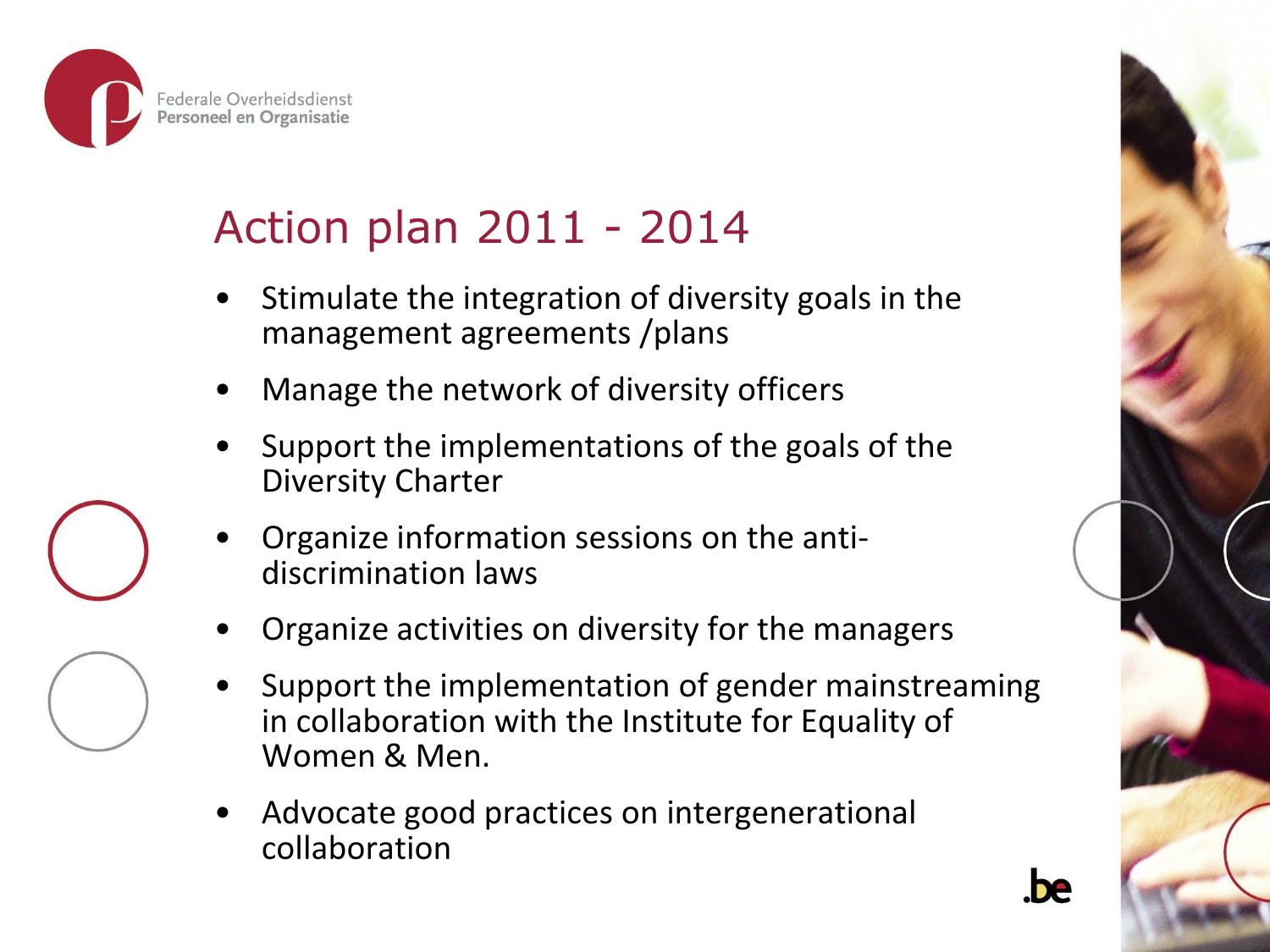

#### Diversity policy in practice

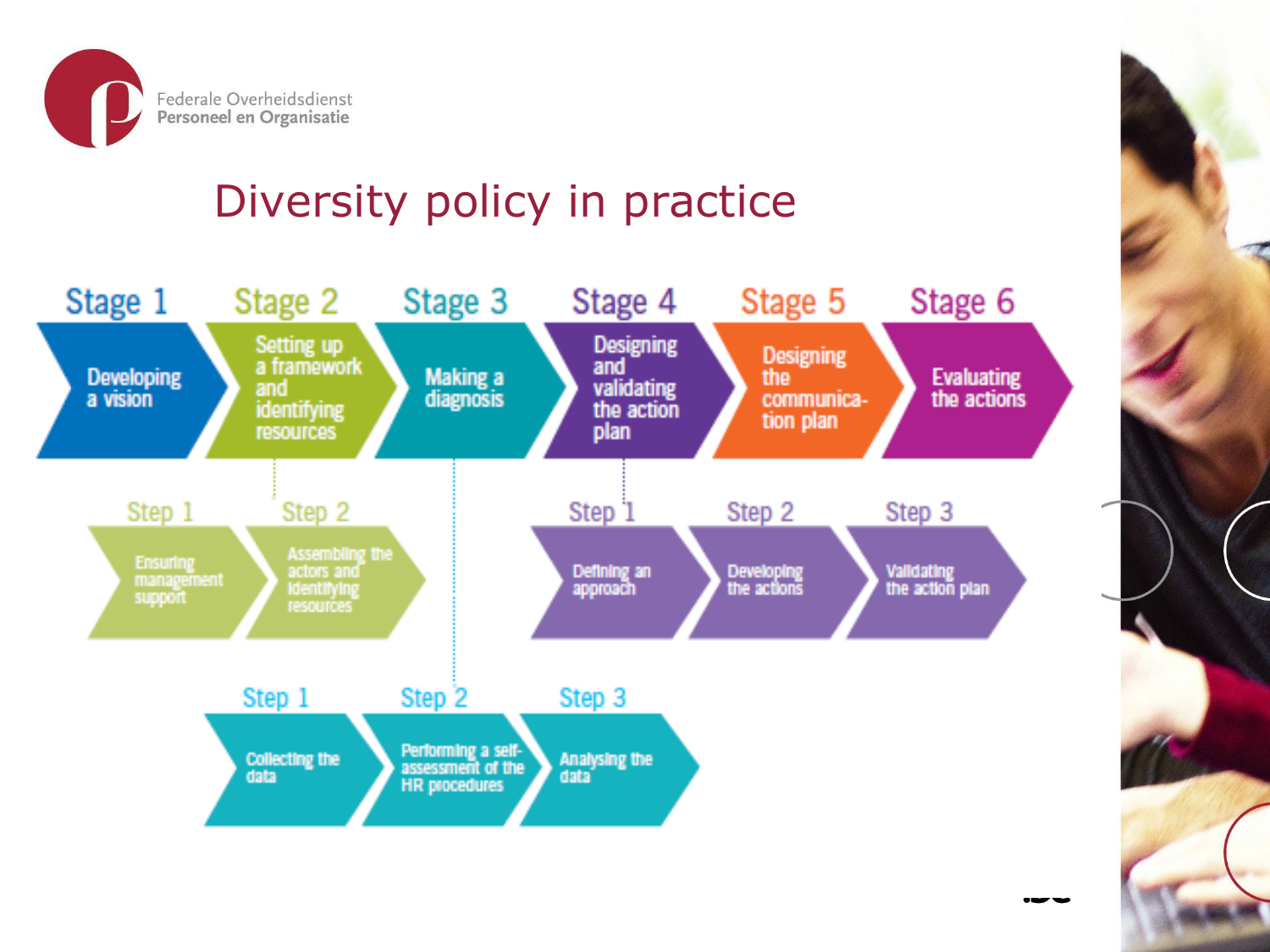

### 1. Ensuring non-discrimination

- an aspect of personnel management as much as the service provided to the public.
- refusing to turn a blind eye to the existence of discrimination in a department
- engage in the battle against discrimination rather than to avoid it
- Setting up a non-discrimination policy
- Handling complaints (*low threshold!- formal court procedure only in last resort*)
- Staff training (anti-discrimination law January 12 2007)





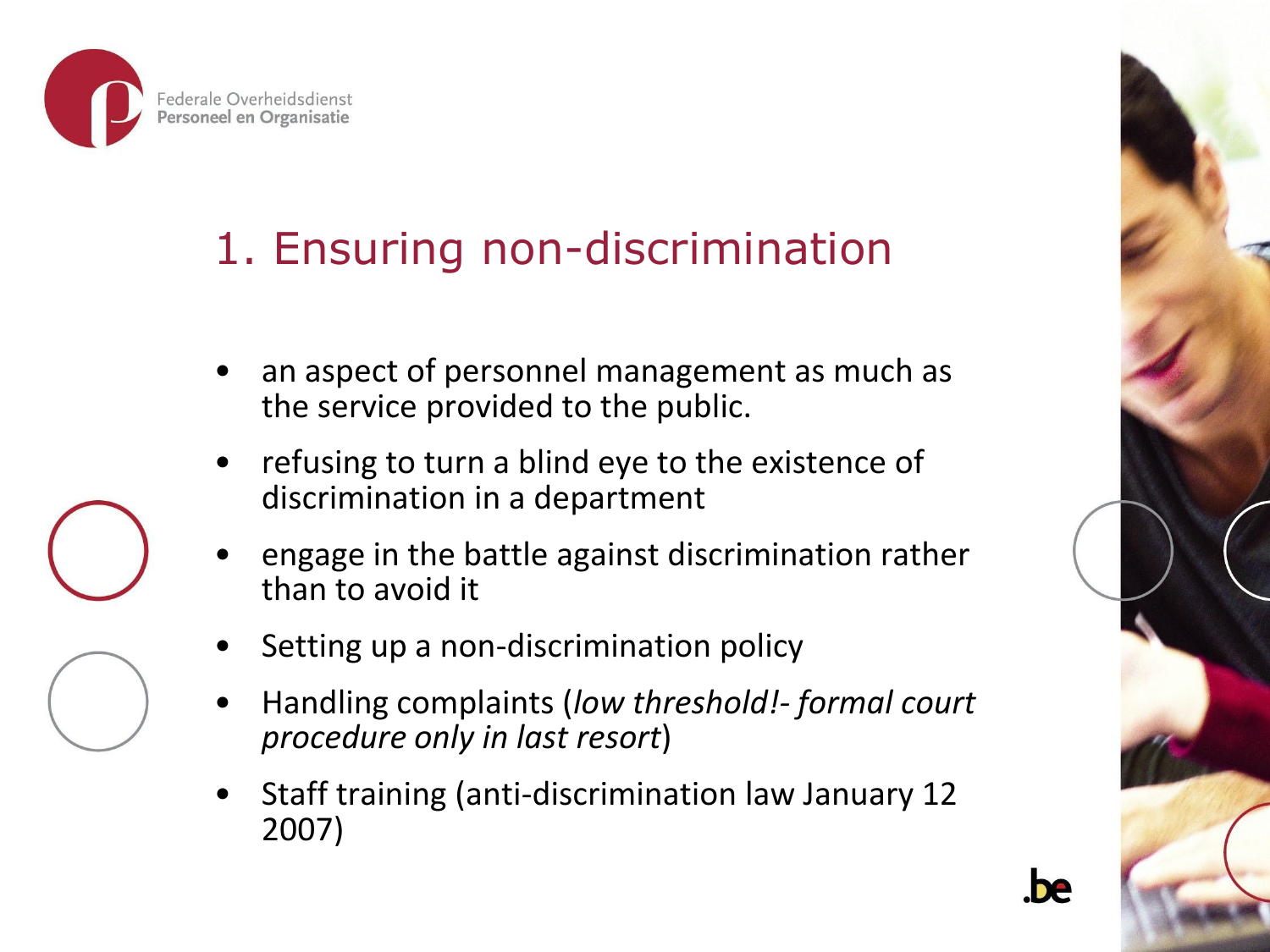

- Screening selection tests: analyzing selection tests to ensure that candidates are not discriminated on the basis of their origin or their gender.
- Insisting on the inclusion of the "diversity" criteria in the purchasing and development of new tests.
- Making diversity training obligatory for all Selor staff to ensure that selection is nondiscriminatory.
- Reasonable facilities for candidates with a disability in all selection procedures.
- Monitoring recruitment in order to provide data on male and female candidacy, persons with a disability, persons from other ethnic origins, etc.

These data will have to be analyzed in order to make projects more concrete and to remedy any imbalances.

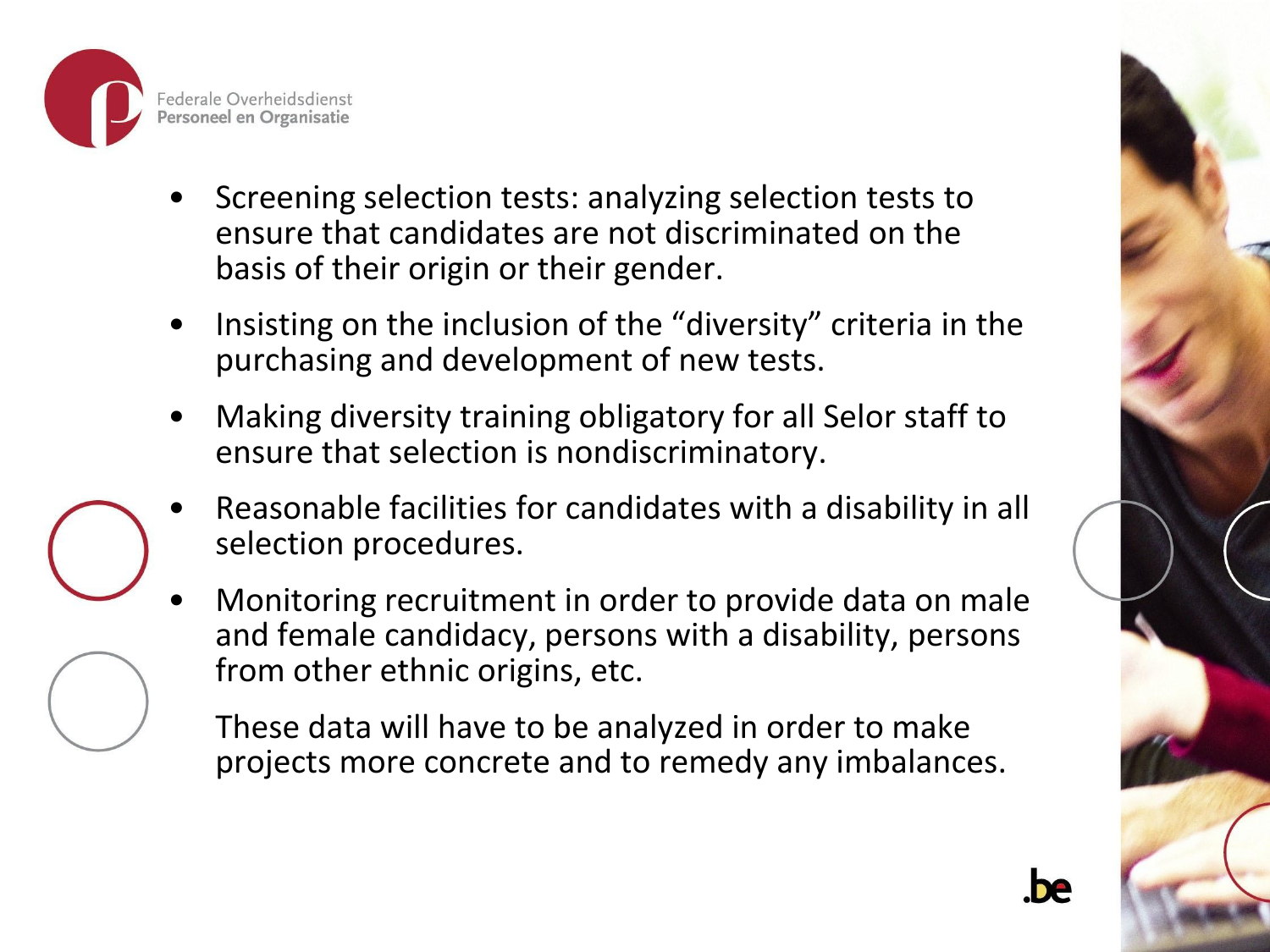

# 2. Promoting equal opportunities

- create a favourable environment for a cultural change
- ensure staff involvement

# 3. Increasing diversity

- Reasonable selection procedure facilities for candidates (disability)
- **PAS Project** (previously acquired skills): allowing candidates lacking a qualification but in possession of the right skills and the required experience to be issued with an entry ticket (a skills certificate) for selection procedures.
- **TOP SKILLS Project**: providing women with a managerial skills audit so that they become aware of their true level of competence, with a view to increasing their participation rate in selection procedures for management positions and their presence on the Board of Directors.